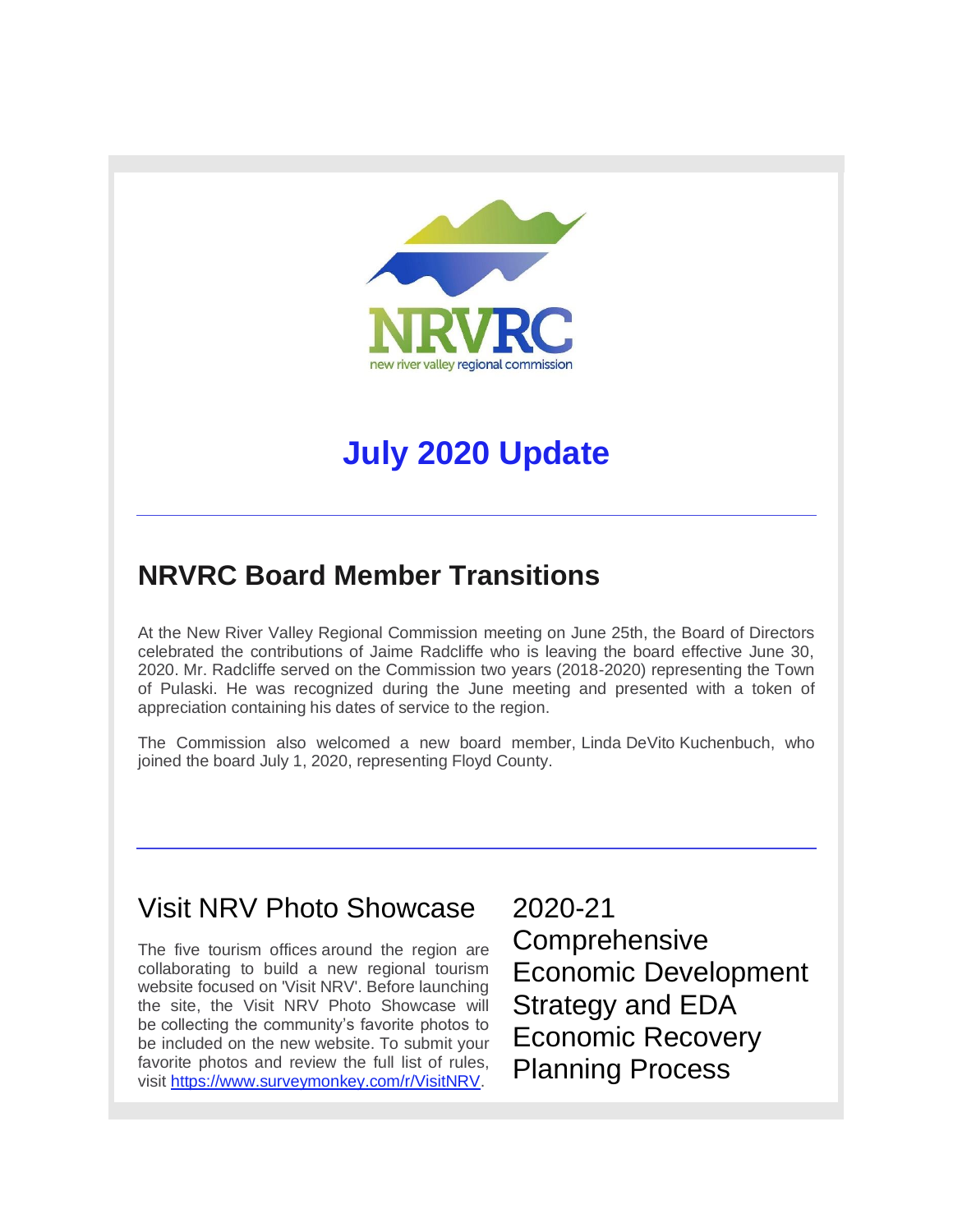For further information, please contact James Jones [\(jjones@nrvrc.org\)](mailto:jjones@nrvrc.org), 540-639-9313.



The NRVRC is in the process of updating the New River Valley Comprehensive Economic Development Strategy (CEDS) document for 2020. The CEDS provides a review of economic data and conditions for NRVRC jurisdictions, identifies goals and strategies that help to addresses these regional issues, and prioritizes regional economic development projects that the region can undertake to achieve these goals. The CEDS documents from previous years are available on our website: [http://nrvrc.org/what-we](http://r20.rs6.net/tn.jsp?f=001HJHouxVYymGxbnbNgtbT8WVD2aFg8zwUKnWO1Akz0J-wWNU7IW8HFyXo1pxDa5UAx1cXBIkppKAGtc24uGpAmHqSFLDJcmB0uNsaFObvSRzk7T48e57FmZoU-58T9j2Wj1rWc6n9KZE6R8Hv_-cE2ysJ4ER2fghC9FF6kAg48bXmUjw1ywuoq7MplTlOKAgsFmr7KqOt7m-1tABdicLsYoTb9JlY6nmzzLfoJzL_Z-XlcHztLoDG_Q==&c=JsKpB19GHr-PrRaMtlz21dcGURk1wz_2QKyqqnEoVdiIeVrhwjtBWg==&ch=PqHniv3iSXCbs_ZHtPvp8aq5fkeZPNN1FabUdeDAiO_W_pIpy4_oig==)[do/economic-](http://r20.rs6.net/tn.jsp?f=001HJHouxVYymGxbnbNgtbT8WVD2aFg8zwUKnWO1Akz0J-wWNU7IW8HFyXo1pxDa5UAx1cXBIkppKAGtc24uGpAmHqSFLDJcmB0uNsaFObvSRzk7T48e57FmZoU-58T9j2Wj1rWc6n9KZE6R8Hv_-cE2ysJ4ER2fghC9FF6kAg48bXmUjw1ywuoq7MplTlOKAgsFmr7KqOt7m-1tABdicLsYoTb9JlY6nmzzLfoJzL_Z-XlcHztLoDG_Q==&c=JsKpB19GHr-PrRaMtlz21dcGURk1wz_2QKyqqnEoVdiIeVrhwjtBWg==&ch=PqHniv3iSXCbs_ZHtPvp8aq5fkeZPNN1FabUdeDAiO_W_pIpy4_oig==)

[development/comprehensive-economic](http://r20.rs6.net/tn.jsp?f=001HJHouxVYymGxbnbNgtbT8WVD2aFg8zwUKnWO1Akz0J-wWNU7IW8HFyXo1pxDa5UAx1cXBIkppKAGtc24uGpAmHqSFLDJcmB0uNsaFObvSRzk7T48e57FmZoU-58T9j2Wj1rWc6n9KZE6R8Hv_-cE2ysJ4ER2fghC9FF6kAg48bXmUjw1ywuoq7MplTlOKAgsFmr7KqOt7m-1tABdicLsYoTb9JlY6nmzzLfoJzL_Z-XlcHztLoDG_Q==&c=JsKpB19GHr-PrRaMtlz21dcGURk1wz_2QKyqqnEoVdiIeVrhwjtBWg==&ch=PqHniv3iSXCbs_ZHtPvp8aq5fkeZPNN1FabUdeDAiO_W_pIpy4_oig==)[development-strategy/.](http://r20.rs6.net/tn.jsp?f=001HJHouxVYymGxbnbNgtbT8WVD2aFg8zwUKnWO1Akz0J-wWNU7IW8HFyXo1pxDa5UAx1cXBIkppKAGtc24uGpAmHqSFLDJcmB0uNsaFObvSRzk7T48e57FmZoU-58T9j2Wj1rWc6n9KZE6R8Hv_-cE2ysJ4ER2fghC9FF6kAg48bXmUjw1ywuoq7MplTlOKAgsFmr7KqOt7m-1tABdicLsYoTb9JlY6nmzzLfoJzL_Z-XlcHztLoDG_Q==&c=JsKpB19GHr-PrRaMtlz21dcGURk1wz_2QKyqqnEoVdiIeVrhwjtBWg==&ch=PqHniv3iSXCbs_ZHtPvp8aq5fkeZPNN1FabUdeDAiO_W_pIpy4_oig==)

#### [Full Article](http://r20.rs6.net/tn.jsp?f=001HJHouxVYymGxbnbNgtbT8WVD2aFg8zwUKnWO1Akz0J-wWNU7IW8HF3nMcfRz4sXy9fGQJkntNetlBRH8Uakks9MMLwXDDDYtcJ7nOp83IEB0cVATU6UNtEyyLW-sJMYLN2Qi8ixohSo8348rT-6hU7piR9U5W77RuYGzyD4LXe0=&c=JsKpB19GHr-PrRaMtlz21dcGURk1wz_2QKyqqnEoVdiIeVrhwjtBWg==&ch=PqHniv3iSXCbs_ZHtPvp8aq5fkeZPNN1FabUdeDAiO_W_pIpy4_oig==)

For further information,please contact Patrick O'Brien [\(pobrien@nrvrc.org\)](mailto:pobrien@nrvrc.org), 540- 639-9313.

#### Ticks and Lyme Disease

It's summer and we are now deep in the heart of tick season. As with every year, we are expected to have an increase in the number of tickborne diseases in Virginia. And, as with every year, all localities within the New River Valley are likely to be in the top 10 Virginia counties and cities for Lyme disease infections per capita. It is important to take preventative measures to



protect yourself and your family against ticks, especially during the current state of emergency. Some of these measures include:

- Staying away from brushy areas and places with deep leaf litter
- Using flea & tick preventative medication on any pets that spend time outside